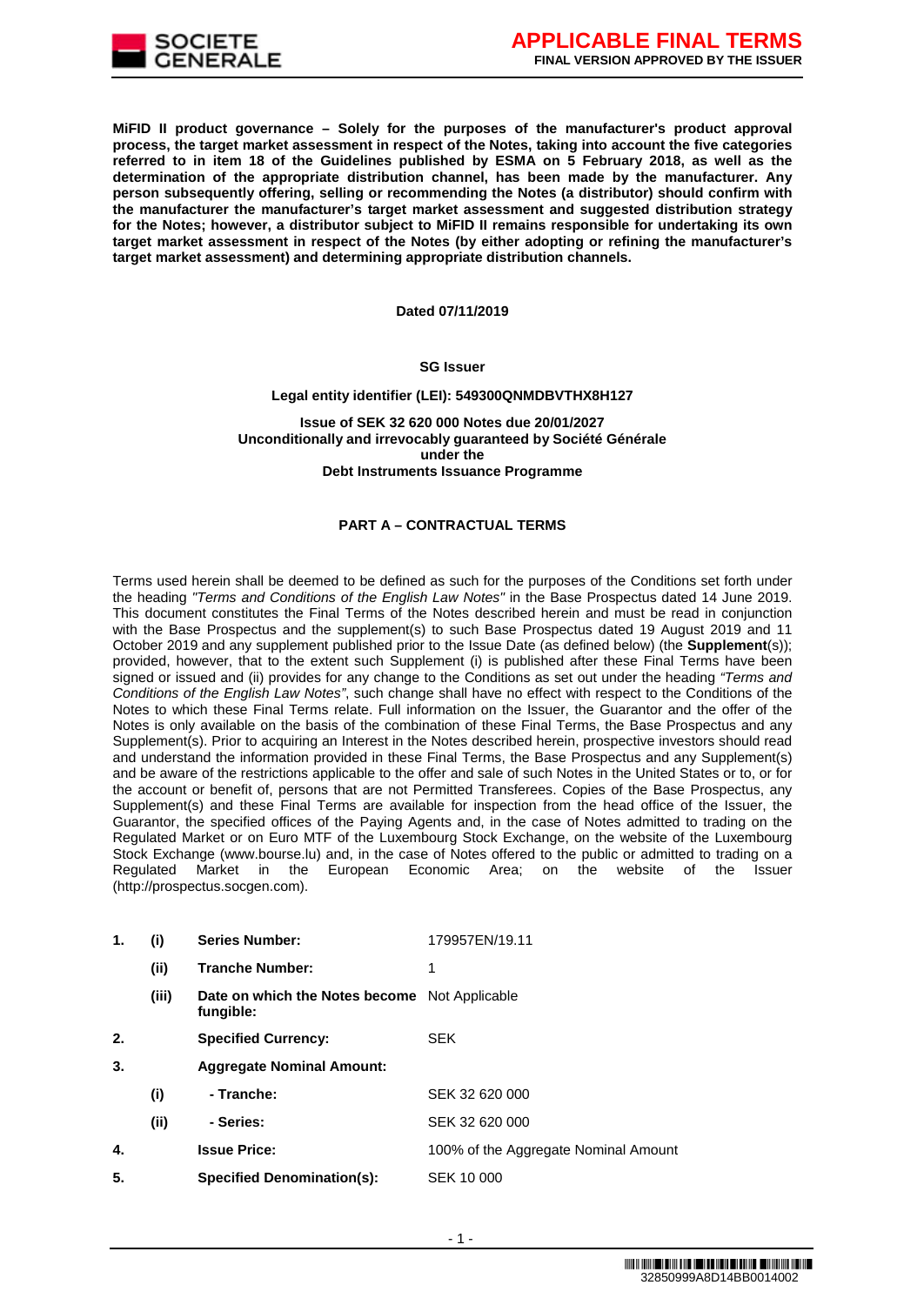

| 6.  | (i)   | <b>Issue Date:</b><br>(DD/MM/YYYY)                                        | 12/11/2019                                                                                                                                                                                                  |  |  |  |  |
|-----|-------|---------------------------------------------------------------------------|-------------------------------------------------------------------------------------------------------------------------------------------------------------------------------------------------------------|--|--|--|--|
|     | (ii)  | <b>Interest Commencement Date:</b>                                        | <b>Issue Date</b>                                                                                                                                                                                           |  |  |  |  |
| 7.  |       | <b>Maturity Date:</b>                                                     | 20/01/2027                                                                                                                                                                                                  |  |  |  |  |
|     |       | (DD/MM/YYYY)                                                              | (such date being the <b>Scheduled Maturity Date</b> ), subject<br>to the provisions of paragraph 22 "Credit Linked Notes<br>Provisions" and the Additional Terms and Conditions for<br>Credit Linked Notes. |  |  |  |  |
| 8.  |       | <b>Governing law:</b>                                                     | English law                                                                                                                                                                                                 |  |  |  |  |
| 9.  | (i)   | <b>Status of the Notes:</b>                                               | Unsecured                                                                                                                                                                                                   |  |  |  |  |
|     | (ii)  | Date of corporate authorisation<br>obtained for the issuance of<br>Notes: | Not Applicable                                                                                                                                                                                              |  |  |  |  |
|     | (iii) | <b>Type of Structured Notes:</b>                                          | <b>Credit Linked Notes</b>                                                                                                                                                                                  |  |  |  |  |
|     |       |                                                                           | The provisions of the following Additional Terms and<br>Conditions apply:<br>Additional Terms and Conditions for Credit Linked Notes                                                                        |  |  |  |  |
|     | (iv)  | <b>Reference of the Product:</b>                                          | Not Applicable                                                                                                                                                                                              |  |  |  |  |
| 10. |       | <b>Interest Basis:</b>                                                    | See section "PROVISIONS RELATING TO INTEREST (IF<br>ANY) PAYABLE" below.                                                                                                                                    |  |  |  |  |
| 11. |       | <b>Redemption/Payment Basis:</b>                                          | "PROVISIONS<br><b>RELATING</b><br>TO<br>section<br>See<br>REDEMPTION" below.                                                                                                                                |  |  |  |  |
| 12. |       | Issuer's/Noteholders'<br>redemption option:                               | <b>RELATING</b><br>"PROVISIONS<br>TO<br>See<br>section<br>REDEMPTION" below.                                                                                                                                |  |  |  |  |

# **PROVISIONS RELATING TO INTEREST (IF ANY) PAYABLE**

| 13. |       | <b>Fixed Rate Note Provisions:</b>                               | Applicable as per Condition 3.1 of the General Terms and<br>Conditions                                                                                                                                                                                                             |  |  |  |
|-----|-------|------------------------------------------------------------------|------------------------------------------------------------------------------------------------------------------------------------------------------------------------------------------------------------------------------------------------------------------------------------|--|--|--|
|     |       |                                                                  | , subject to the provisions of paragraph 22 "Credit Linked<br>Notes Provisions" and the Additional Terms<br>and<br><b>Conditions for Credit Linked Notes.</b>                                                                                                                      |  |  |  |
|     | (i)   | Rate(s) of Interest:                                             | 9.00% per annum payable annually in arrear                                                                                                                                                                                                                                         |  |  |  |
|     | (ii)  | <b>Specified Period(s) / Interest</b><br><b>Payment Date(s):</b> | 20th of January in each year from and including 20th of<br>January 2021 to and including the Scheduled Maturity<br>Date                                                                                                                                                            |  |  |  |
|     | (iii) | <b>Business Day Convention:</b>                                  | Following Business Day Convention (unadjusted)                                                                                                                                                                                                                                     |  |  |  |
|     | (iv)  | <b>Fixed Coupon Amount:</b>                                      | Unless previously redeemed, on each Interest Payment<br>Date, the Issuer shall pay to the Noteholders, for each<br>Note, an amount determined by the Calculation Agent as<br>follows:                                                                                              |  |  |  |
|     |       |                                                                  | Rate of Interest x Relevant Proportion of the Interest<br>Calculation Amount x Day Count Fraction                                                                                                                                                                                  |  |  |  |
|     | (v)   | <b>Day Count Fraction:</b>                                       | 30/360 convention                                                                                                                                                                                                                                                                  |  |  |  |
|     | (vi)  | <b>Broken Amount(s):</b>                                         | In case of a long or short Interest Period (with regard to<br>paragraph 13(ii) "Specified Period(s)/Interest Payment<br>Date(s)" above), the amount of Interest will be calculated<br>in accordance with the formula specified in paragraph<br>13(iv) "Fixed Coupon Amount" above. |  |  |  |
|     | (vii) | <b>Determination Date(s):</b>                                    | Not Applicable                                                                                                                                                                                                                                                                     |  |  |  |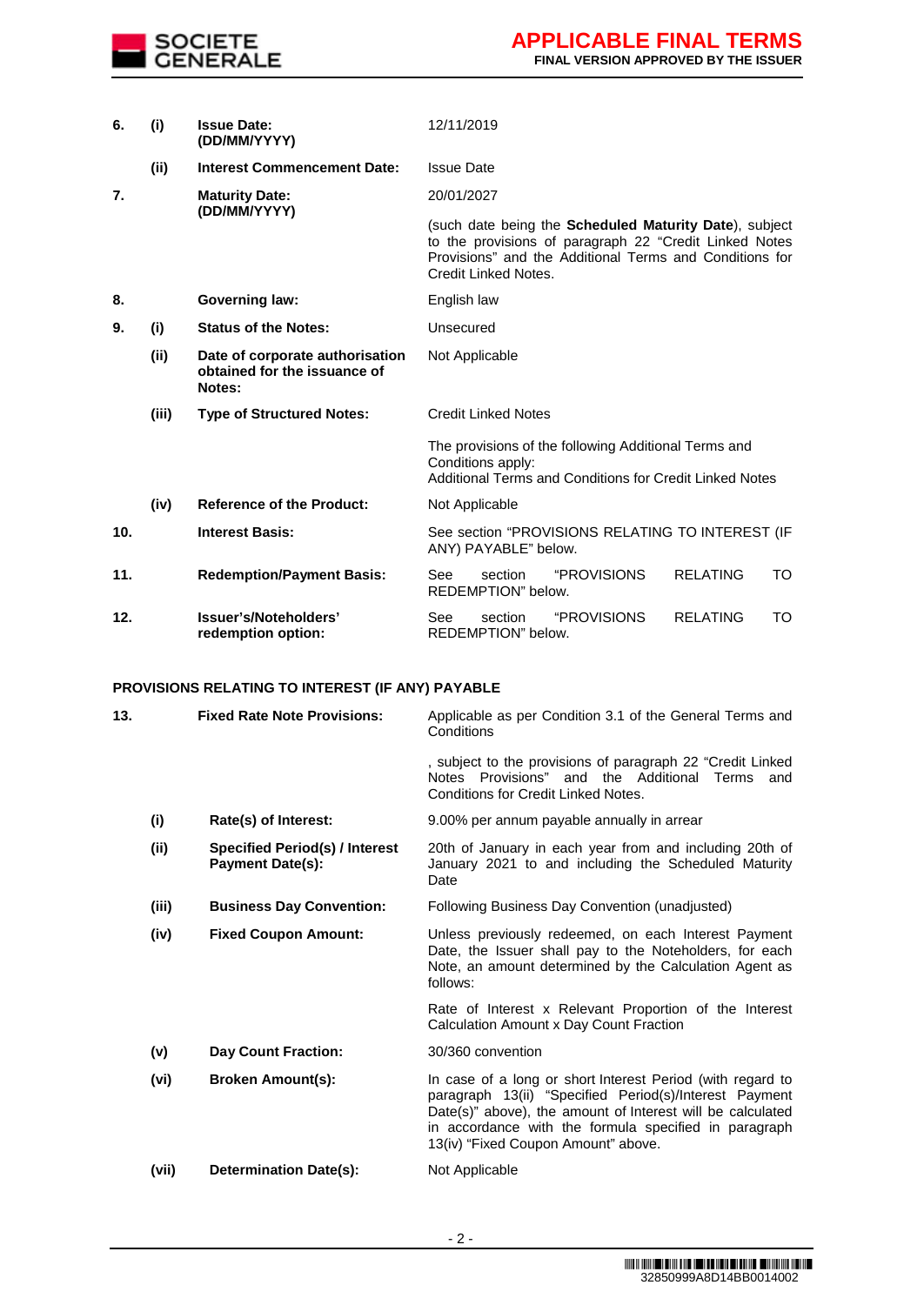

| 14. |       | <b>Floating Rate Note Provisions:</b>                 | Not Applicable                                                                                                                                                                                                                                                                                                                                                                                                                                                                                                                                                                                                                                                                                                                |
|-----|-------|-------------------------------------------------------|-------------------------------------------------------------------------------------------------------------------------------------------------------------------------------------------------------------------------------------------------------------------------------------------------------------------------------------------------------------------------------------------------------------------------------------------------------------------------------------------------------------------------------------------------------------------------------------------------------------------------------------------------------------------------------------------------------------------------------|
| 15. |       | <b>Structured Interest Note</b><br><b>Provisions:</b> | Not Applicable                                                                                                                                                                                                                                                                                                                                                                                                                                                                                                                                                                                                                                                                                                                |
| 16. |       | <b>Zero Coupon Note Provisions:</b>                   | Not Applicable                                                                                                                                                                                                                                                                                                                                                                                                                                                                                                                                                                                                                                                                                                                |
|     |       | <b>PROVISIONS RELATING TO REDEMPTION</b>              |                                                                                                                                                                                                                                                                                                                                                                                                                                                                                                                                                                                                                                                                                                                               |
| 17. |       | Redemption at the option of the<br><b>Issuer:</b>     | Applicable as per Condition 5.5 of the General Terms and<br>Conditions                                                                                                                                                                                                                                                                                                                                                                                                                                                                                                                                                                                                                                                        |
|     | (i)   | <b>Optional Redemption Amount:</b>                    | Unless previously redeemed, at the option of the Issuer,<br>the Notes may be early redeemed on the Optional<br>Redemption Date(i) (i from 3 to 6) in accordance with the<br>following provisions in respect of each Note:                                                                                                                                                                                                                                                                                                                                                                                                                                                                                                     |
|     |       |                                                       | Optional Redemption Amount(i) = Specified Denomination<br>x 100%                                                                                                                                                                                                                                                                                                                                                                                                                                                                                                                                                                                                                                                              |
|     |       |                                                       | Definitions relating to the Optional Redemption Amount<br>are set out in paragraph 27(ii) "Definitions relating to the<br>Product".                                                                                                                                                                                                                                                                                                                                                                                                                                                                                                                                                                                           |
|     | (ii)  | <b>Optional Redemption Date(s):</b><br>(DD/MM/YYYY)   | Optional Redemption Date(i) (i from 3 to 6): 20/01/2023;<br>20/01/2024; 20/01/2025; 20/01/2026                                                                                                                                                                                                                                                                                                                                                                                                                                                                                                                                                                                                                                |
|     |       | <b>Notice Period:</b>                                 | The Issuer shall give not less than 10 Business Days' (as<br>defined in Condition 2 of the Additional Terms and<br>Conditions for Credit Linked Notes) notice to the<br>Noteholders in accordance with Condition 13 of the<br>General Terms and Conditions (which notice shall be<br>irrevocable and shall specify the date fixed<br>for<br>redemption), provided, however that any such notice shall<br>be deemed to be void and of no effect, if a Credit Event<br>Notice has been, or is, delivered to Noteholders in<br>accordance with the Conditions at any time on or prior to<br>5.00 p.m. (Paris time) on the fourth Business Day<br>preceding the date fixed for redemption in accordance with<br>this paragraph 17 |
|     | (iii) | <b>Redemption in part:</b>                            | Not Applicable                                                                                                                                                                                                                                                                                                                                                                                                                                                                                                                                                                                                                                                                                                                |
| 18. |       | Redemption at the option of the<br>Noteholders:       | Not Applicable                                                                                                                                                                                                                                                                                                                                                                                                                                                                                                                                                                                                                                                                                                                |
| 19. |       | <b>Automatic Early Redemption:</b>                    | Not Applicable                                                                                                                                                                                                                                                                                                                                                                                                                                                                                                                                                                                                                                                                                                                |
| 20. |       | <b>Final Redemption Amount:</b>                       | Unless previously redeemed, the Issuer shall redeem the<br>Notes on the Maturity Date, in accordance with the<br>following provisions in respect of each Note:                                                                                                                                                                                                                                                                                                                                                                                                                                                                                                                                                                |
|     |       |                                                       | Final Redemption Amount = Specified Denomination $x$<br>100%                                                                                                                                                                                                                                                                                                                                                                                                                                                                                                                                                                                                                                                                  |
|     |       |                                                       | Provided that if one or more Credit Event Determination<br>Date(s) occur(s) (as such term is defined in the Additional<br>Terms and Conditions for Credit Linked Notes), the Issuer<br>will, on the Maturity Date, redeem each Note at the Cash<br>Redemption Amount, subject to provisions of the<br>Additional Terms and Conditions for Credit Linked Notes.                                                                                                                                                                                                                                                                                                                                                                |
|     |       |                                                       | <b>Cash Redemption Amount</b> means, an amount, subject to<br>a minimum of zero, equal for each Note to (i) the Relevant<br>Proportion of the difference between the Aggregate<br>Nominal Amount and the Aggregate Loss Amount minus<br>(ii) the aggregate of the Unwind Costs calculated in                                                                                                                                                                                                                                                                                                                                                                                                                                  |

respect of all Credit Event Determination Dates, as at the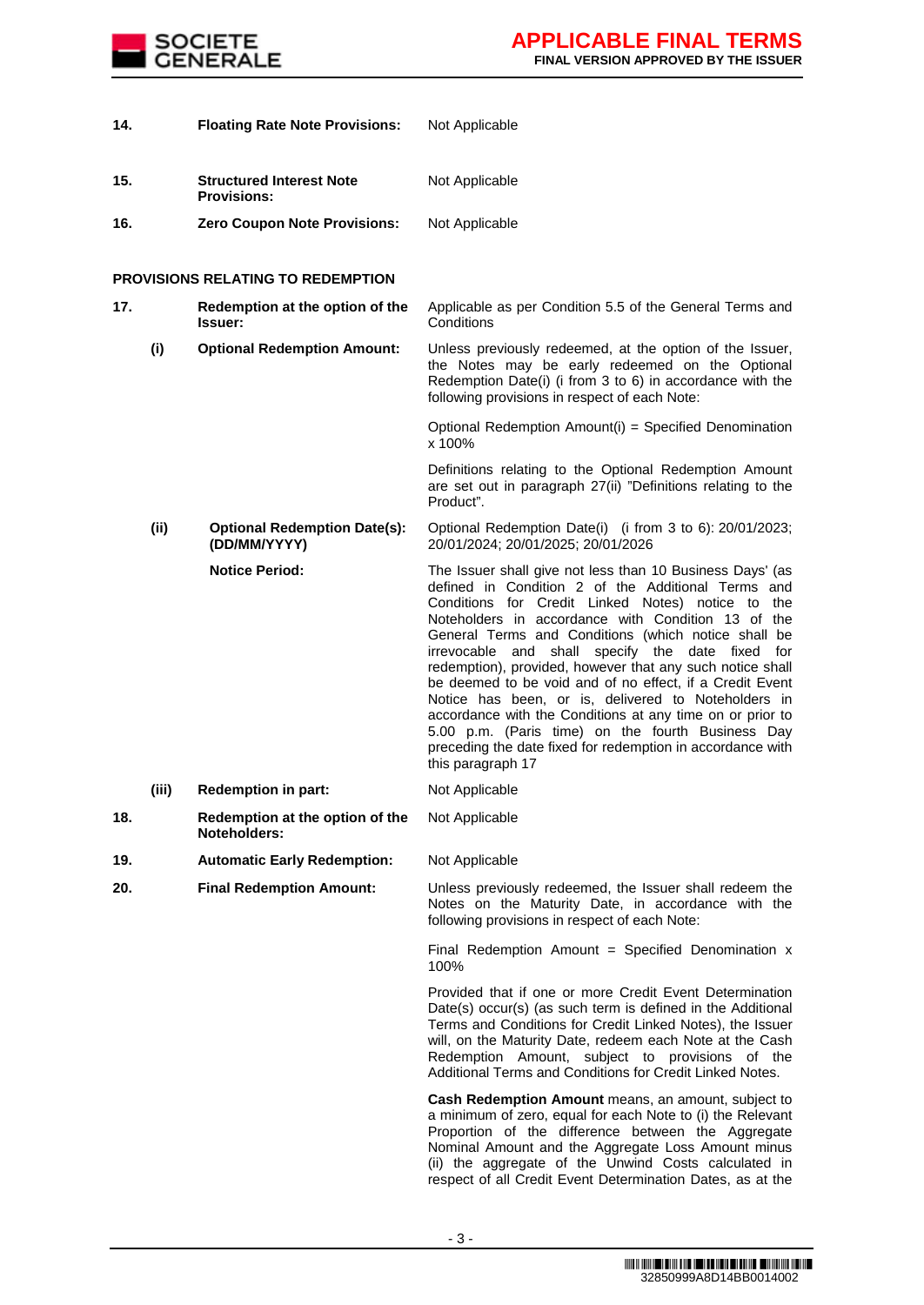

|     |       |                                                       | Maturity Date.                                                                                                                                                                                                                                                                                                                                                                                                                                  |
|-----|-------|-------------------------------------------------------|-------------------------------------------------------------------------------------------------------------------------------------------------------------------------------------------------------------------------------------------------------------------------------------------------------------------------------------------------------------------------------------------------------------------------------------------------|
| 21. |       | <b>Physical Delivery Notes</b><br><b>Provisions:</b>  | Not Applicable                                                                                                                                                                                                                                                                                                                                                                                                                                  |
| 22. |       | <b>Credit Linked Notes Provisions:</b>                | Applicable, subject to the provisions of the Additional<br>Terms and Conditions for Credit Linked Notes. The<br>provisions of Part B (2014 definitions) apply.                                                                                                                                                                                                                                                                                  |
|     | (i)   | <b>Type of Credit Linked Notes:</b>                   | <b>Tranche Notes</b>                                                                                                                                                                                                                                                                                                                                                                                                                            |
|     | (ii)  | <b>Terms relating to Settlement:</b>                  |                                                                                                                                                                                                                                                                                                                                                                                                                                                 |
|     |       | a) Settlement Type:                                   | European Settlement                                                                                                                                                                                                                                                                                                                                                                                                                             |
|     |       | b) Settlement Method:                                 | Cash Settlement, as per Condition 1.1.2 of the Additional<br>Terms and Conditions for Credit Linked Notes                                                                                                                                                                                                                                                                                                                                       |
|     |       | c) Final Value:                                       | Fixed Recovery: 0 per cent                                                                                                                                                                                                                                                                                                                                                                                                                      |
|     |       | d) Unwind Costs:                                      | Not Applicable: the Unwind Costs in respect of each Note<br>will be equal to zero                                                                                                                                                                                                                                                                                                                                                               |
|     | (iii) | <b>Provisions relating to Basket</b><br><b>Notes:</b> | Applicable                                                                                                                                                                                                                                                                                                                                                                                                                                      |
|     |       | a) Relevant Proportion:                               | As per Condition 2 of the Additional Terms and Conditions<br>for Credit Linked Notes                                                                                                                                                                                                                                                                                                                                                            |
|     |       | b) Aggregate Loss Amount:                             | As per Condition 2 of the Additional Terms and Conditions<br>for Credit Linked Notes, means at any time for a Tranche<br>Note, the lowest of (i) the Tranche Notional Amount; and<br>(ii) the highest of $(x)$ zero and $(y)$ the difference between<br>(xx) the aggregate of the Loss Amount for all Reference<br>Entities in respect of which a Credit Event Determination<br>Date has occurred and (xy) the Tranche Subordination<br>Amount. |
|     |       | c) Loss Amount:                                       | In relation to each Reference Entity in respect of which a<br>Credit Event Determination Date has occurred, an amount<br>equal to the product of<br>(i) the Reference Entity Notional Amount and<br>(ii) the difference between the Reference Price and the<br>Final Value, subject to a minimum of zero.                                                                                                                                       |
|     |       | d) Reference Entity Notional<br>Amount:               | For each Reference Entity comprised in the Reference<br>Portfolio: the amount equal to the product of the Reference<br>Entity Weighting and the Reference Portfolio Notional<br>Amount                                                                                                                                                                                                                                                          |
|     |       | e) Tranche Notes:                                     | Applicable                                                                                                                                                                                                                                                                                                                                                                                                                                      |
|     |       | 1) Tranche Subordination<br>Amount:                   | The Reference Portfolio Notional Amount multiplied by the<br><b>Attachment Point</b>                                                                                                                                                                                                                                                                                                                                                            |
|     |       | 2) Tranche Notional Amount:                           | The Aggregate Nominal Amount                                                                                                                                                                                                                                                                                                                                                                                                                    |
|     |       | 3) N-to-M-to-Default:                                 | Not Applicable                                                                                                                                                                                                                                                                                                                                                                                                                                  |
|     |       | 4) Attachment Point:                                  | 12%                                                                                                                                                                                                                                                                                                                                                                                                                                             |
|     |       | 5) Detachment Point:                                  | 24%                                                                                                                                                                                                                                                                                                                                                                                                                                             |
|     |       | f) Reference Portfolio<br><b>Notional Amount:</b>     | An amount equal to the Aggregate Nominal Amount<br>divided by the difference between the Detachment Point<br>and the Attachment Point.                                                                                                                                                                                                                                                                                                          |
|     |       | g) Reference Price:                                   | For each Reference Entity comprised in the Reference<br>Portfolio: the percentage specified as such in "Annex for<br>Credit Linked Notes" hereto or, if not specified, 100%.                                                                                                                                                                                                                                                                    |
|     |       | h) Reference Entity<br><b>Weighting:</b>              | For each Reference Entity comprised in the Reference<br>Portfolio: the proportion specified as such in "Annex for<br>Credit Linked Notes" hereto which will be adjusted in                                                                                                                                                                                                                                                                      |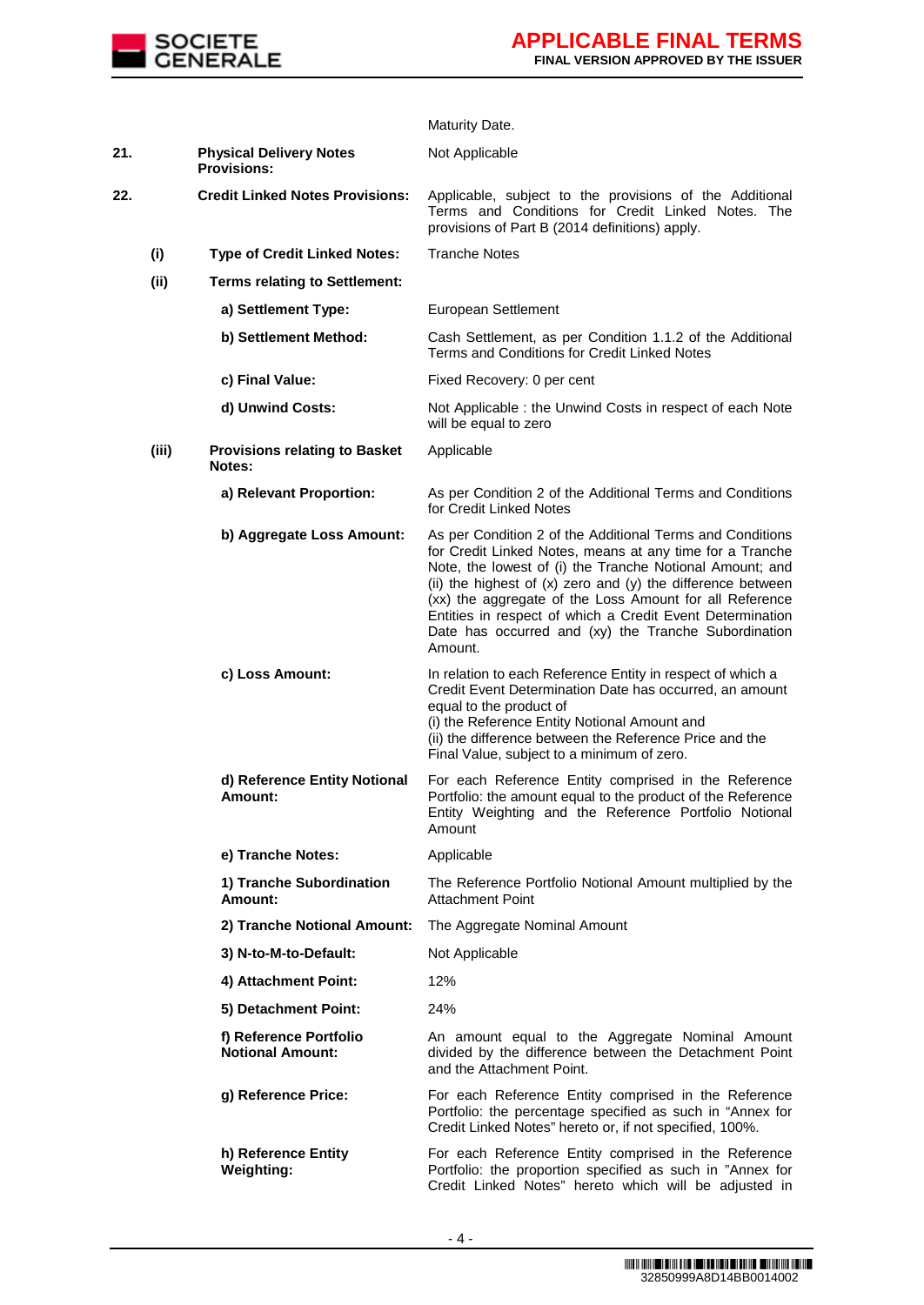

accordance with the provisions of the Additional Terms and Conditions for Credit Linked Notes.

- **i) Interest Recovery:** Fixed Interest Recovery with an Interest Recovery Rate of 0 per cent.
- **(iv) Transaction Type:** For each Reference Entity comprised in the Reference Portfolio, as specified in "Annex for Credit Linked Notes" hereto
- **(v) Selected Obligation(s):** Not Applicable
- **(vi) Accrual of Interest upon Credit**  No Accrued Interest upon Credit Event **Event:**
- **(vii) Observed Interest:** Not Applicable
- **(viii) First Credit Event Occurrence Date: (DD/MM/YYYY)** 13/09/2019
- **(ix) Scheduled Last Credit Event Occurrence Date:** 20/12/2026
- **(x) Reference Entity(ies):** The Reference Entities comprised in the Reference Portfolio as described in "Annex for Credit Linked Notes" hereto (or any Successor thereto)
- **(xi) Multiple Successor(s):** Not relevant. The provisions of Condition 1.1.5 of the Additional Terms and Conditions for Credit Linked Notes do not apply. For the avoidance of doubt, splits into several resulting entities are dealt with in the definition of Successor as per Condition 2 of the Additional Terms and Conditions for Credit Linked Notes.
- **(xii) Reference Obligation(s):** For each Reference Entity comprised in the Reference Portfolio, the Reference Obligation(s) specified in "Annex for Credit Linked Notes" hereto (or any obligation replacing such original Reference Obligation as per the Additional Terms and Conditions for Credit Linked Notes).
- **(xiii) Credit Events:** For each Reference Entity comprised in the Reference Portfolio, the Credit Event(s) specified in "Annex for Credit Linked Notes" hereto
- **(xiv) Notice of Publicly Available Information:** For each Reference Entity comprised in the Reference Portfolio, as specified in "Annex for Credit Linked Notes" hereto
- **(xv) Obligation(s):**
	- **a) Obligation Category:** For each Reference Entity comprised in the Reference Portfolio, the Obligation Category specified in "Annex for Credit Linked Notes" hereto
	- **b) Obligation Characteristics:** For each Reference Entity comprised in the Reference Portfolio, the Obligation Characteristics specified in "Annex for Credit Linked Notes" hereto
- **(xvi) All Guarantees:** For each Reference Entity comprised in the Reference Portfolio, as specified in "Annex for Credit Linked Notes" hereto
- **(xvii) Additional Provisions relating to certain specific Reference Entities:** Applicable, if relevant, as per Condition 1.1.9, 1.2.1 and/or 1.3.1 (as applicable) of the Additional Terms and Conditions for Credit Linked Notes.
- **(xviii) Business Days (for the purposes of the Additional Terms and Conditions for Credit Linked Notes):** The Business Days specified in "Annex for Credit Linked Notes" hereto
- (xix) Reference Entities Switch Not Applicable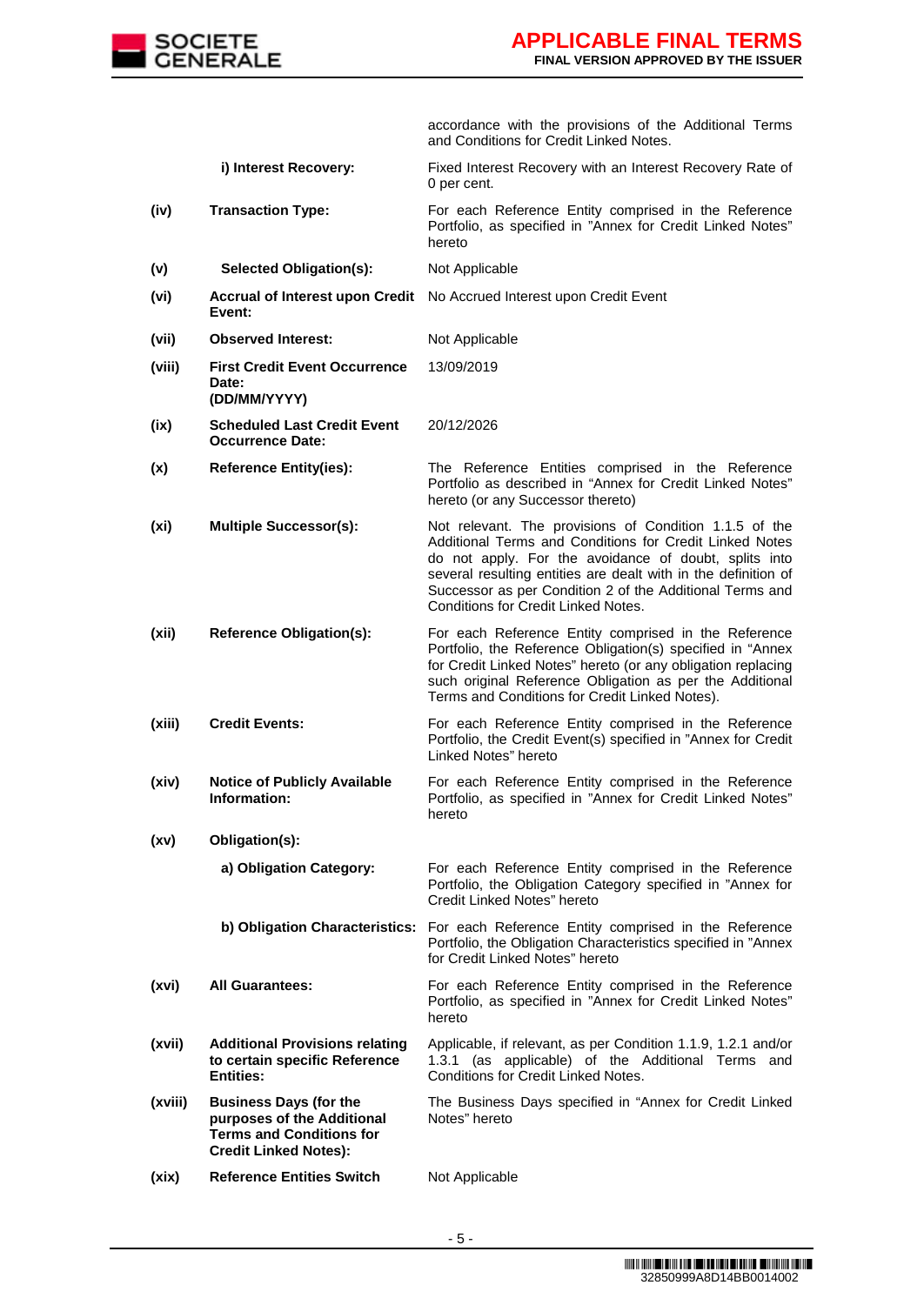

**and/or Maturity Extension at the option of the Issuer:**

**(xx) Other applicable options as per the Additional Terms and Conditions for Credit Linked Notes:** Not Applicable **23. Bond Linked Notes Provisions:** Not Applicable **24. Trigger redemption at the option of the Issuer:** Applicable as per Condition 5.6 of the General Terms and Conditions **- Outstanding Amount Trigger Level:** 10% of the Aggregate Nominal Amount **25. Early Redemption for tax reasons, special tax reasons, regulatory reasons, Force Majeure Event, Event of Default, or at the option of the Calculation Agent pursuant to the Additional Terms and Conditions:** Early Redemption Amount: Market Value

# **PROVISIONS APPLICABLE TO THE UNDERLYING(S) IF ANY**

## **DEFINITIONS APPLICABLE TO INTEREST (IF ANY), REDEMPTION AND THE UNDERLYING(S) IF ANY**

#### **PROVISIONS RELATING TO SECURED NOTES**

| 26. | <b>Secured Notes Provisions:</b> | Not Applicable |
|-----|----------------------------------|----------------|
|-----|----------------------------------|----------------|

## **GENERAL PROVISIONS APPLICABLE TO THE NOTES**

| 27. |      | Provisions applicable to<br>payment date(s):                                                        |                                                                                                                               |
|-----|------|-----------------------------------------------------------------------------------------------------|-------------------------------------------------------------------------------------------------------------------------------|
|     |      | - Payment Business Day:                                                                             | <b>Following Payment Business Day</b>                                                                                         |
|     |      | - Financial Centre(s):                                                                              | Helsinki                                                                                                                      |
| 28. |      | Form of the Notes:                                                                                  |                                                                                                                               |
|     | (i)  | Form:                                                                                               | Non-US Registered Global Note registered in the name of<br>a nominee for a common depositary for Euroclear and<br>Clearstream |
|     | (ii) | New Global Note (NGN -<br>bearer Notes) / New<br>Safekeeping Structure (NSS -<br>registered Notes): | No                                                                                                                            |
| 29. |      | <b>Redenomination:</b>                                                                              | Applicable as per Condition 1 of the General Terms and<br>Conditions                                                          |
| 30. |      | <b>Consolidation:</b>                                                                               | Applicable as per Condition 14.2 of the General Terms and<br>Conditions                                                       |
| 31. |      | <b>Partly Paid Notes Provisions:</b>                                                                | Not Applicable                                                                                                                |
| 32. |      | <b>Instalment Notes Provisions:</b>                                                                 | Not Applicable                                                                                                                |
| 33. |      | Masse:                                                                                              | Not Applicable                                                                                                                |
| 34. |      | <b>Dual Currency Note Provisions:</b>                                                               | Not Applicable                                                                                                                |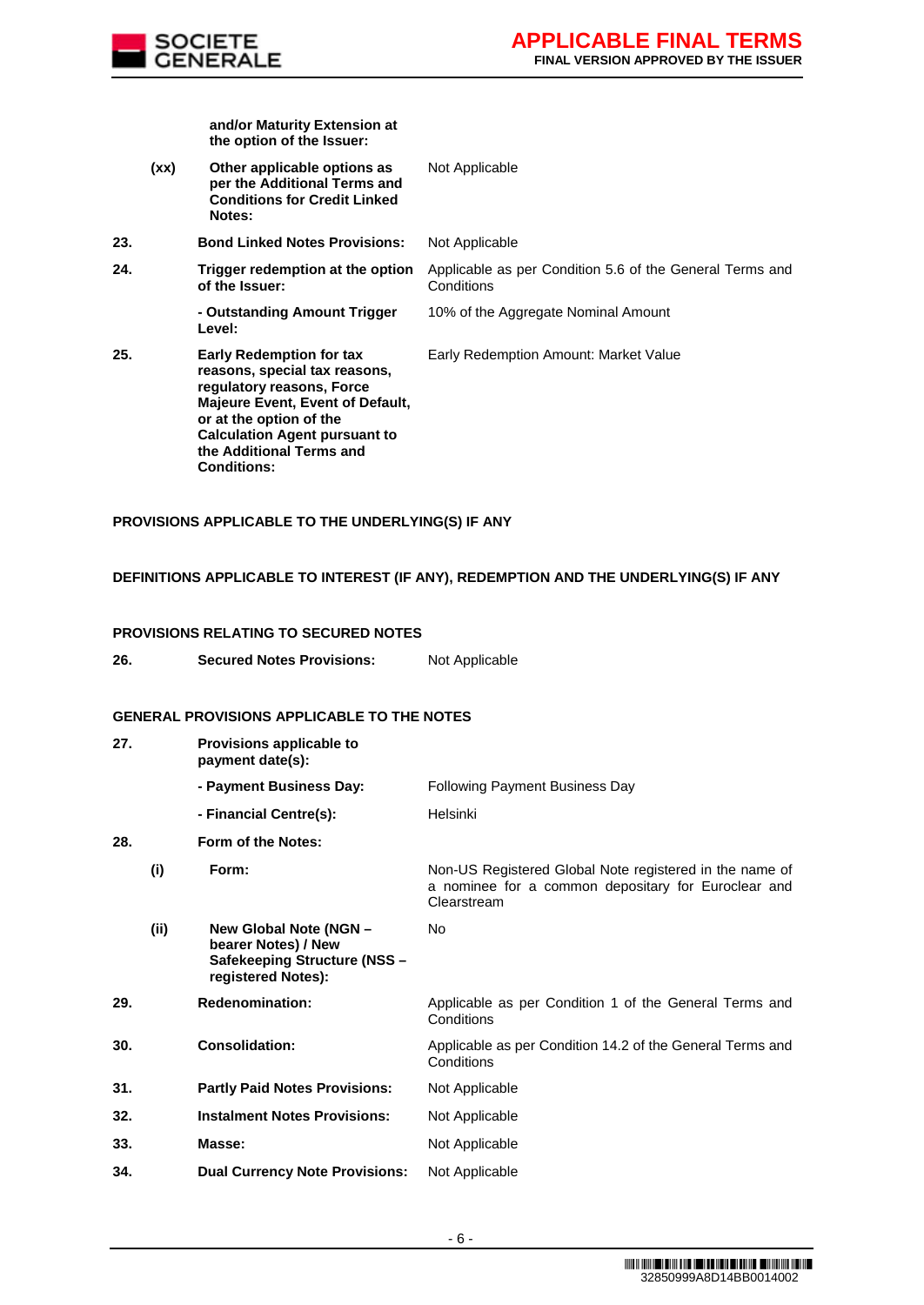

| 35. | <b>Additional Amount Provisions</b><br>for Italian Certificates:                              | Not Applicable |
|-----|-----------------------------------------------------------------------------------------------|----------------|
| 36. | Interest Amount and/or the<br><b>Redemption Amount switch at</b><br>the option of the Issuer: | Not Applicable |
| 37. | <b>Provisions relating to Portfolio</b><br><b>Linked Notes:</b>                               | Not Applicable |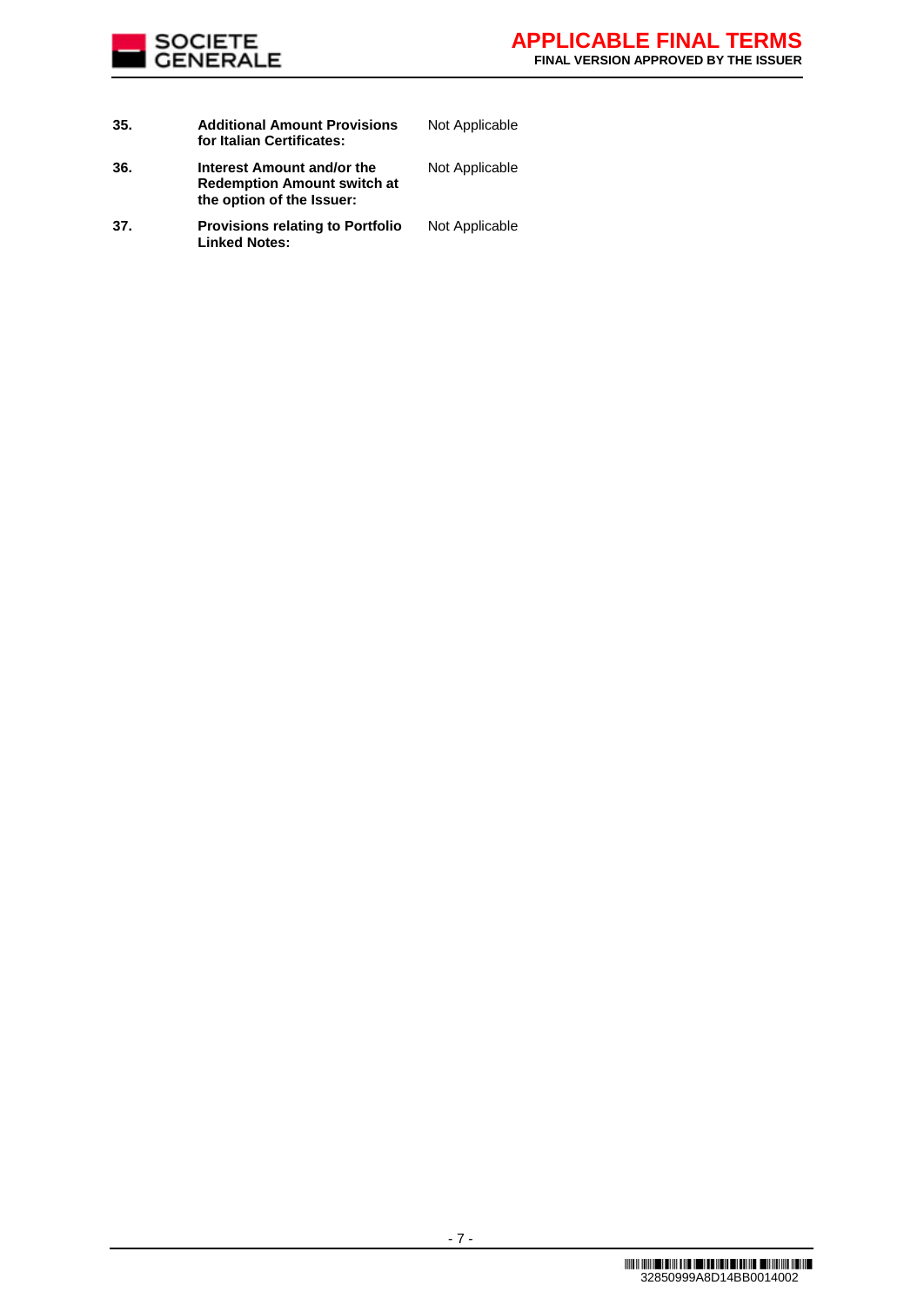

# **PART B – OTHER INFORMATION**

## **1. LISTING AND ADMISSION TO TRADING**

- **(i) Listing:** None **(ii) Admission to trading:** Not Applicable **(iii) Estimate of total expenses related to admission to trading:** Not Applicable
- **(iv) Information required for Notes to be listed on SIX Swiss Exchange:** Not Applicable

## **2. RATINGS**

The Notes to be issued have not been rated.

## **3. INTERESTS OF NATURAL AND LEGAL PERSONS INVOLVED IN THE ISSUE/OFFER**

Save for fees, if any, payable to the Dealer, and so far as the Issuer is aware, no person involved in the issue of the Notes has an interest material to the offer.

The Dealer and its affiliates have engaged, and may in the future engage, in investment banking and/or commercial banking transactions with, and may perform other services for, the Issuer and its affiliates in the ordinary course of business.

Société Générale will ensure the roles of provider of hedging instruments to the Issuer of the Notes and Calculation Agent of the Notes.

The possibility of conflicts of interest between the different roles of Société Générale on one hand, and between those of Société Générale in these roles and those of the Noteholders on the other hand cannot be excluded.

Furthermore, the Notes being indexed on the occurrence or non occurrence of one or more Credit Event(s), Société Générale may, at any time, (i) hold Obligations of the Reference Entity(ies), (ii) be in possession of information in relation to any Reference Entity(ies) that may be material in the context of the issue of the Notes and that may not be publicly available (or known), (iii) participate in any of the ISDA Credit Derivatives Determinations Committee or participate as a dealer in any auction process used to determine the Final Value of any Reference Entity in relation to which a Credit Event has occurred, which may, in each case, be in conflict with the interests of the Noteholders.

#### **4. REASONS FOR THE OFFER AND USE OF PROCEEDS**

- **(i) Reasons for the offer and use of proceeds:** Not Applicable
- **(ii) Estimated net proceeds:** Not Applicable
- **(iii) Estimated total expenses:** Not Applicable
- **5. INDICATION OF YIELD** *(Fixed Rate Notes only)* Not Applicable

# **6. HISTORIC INTEREST RATES** *(Floating Rate Notes only)*

Not Applicable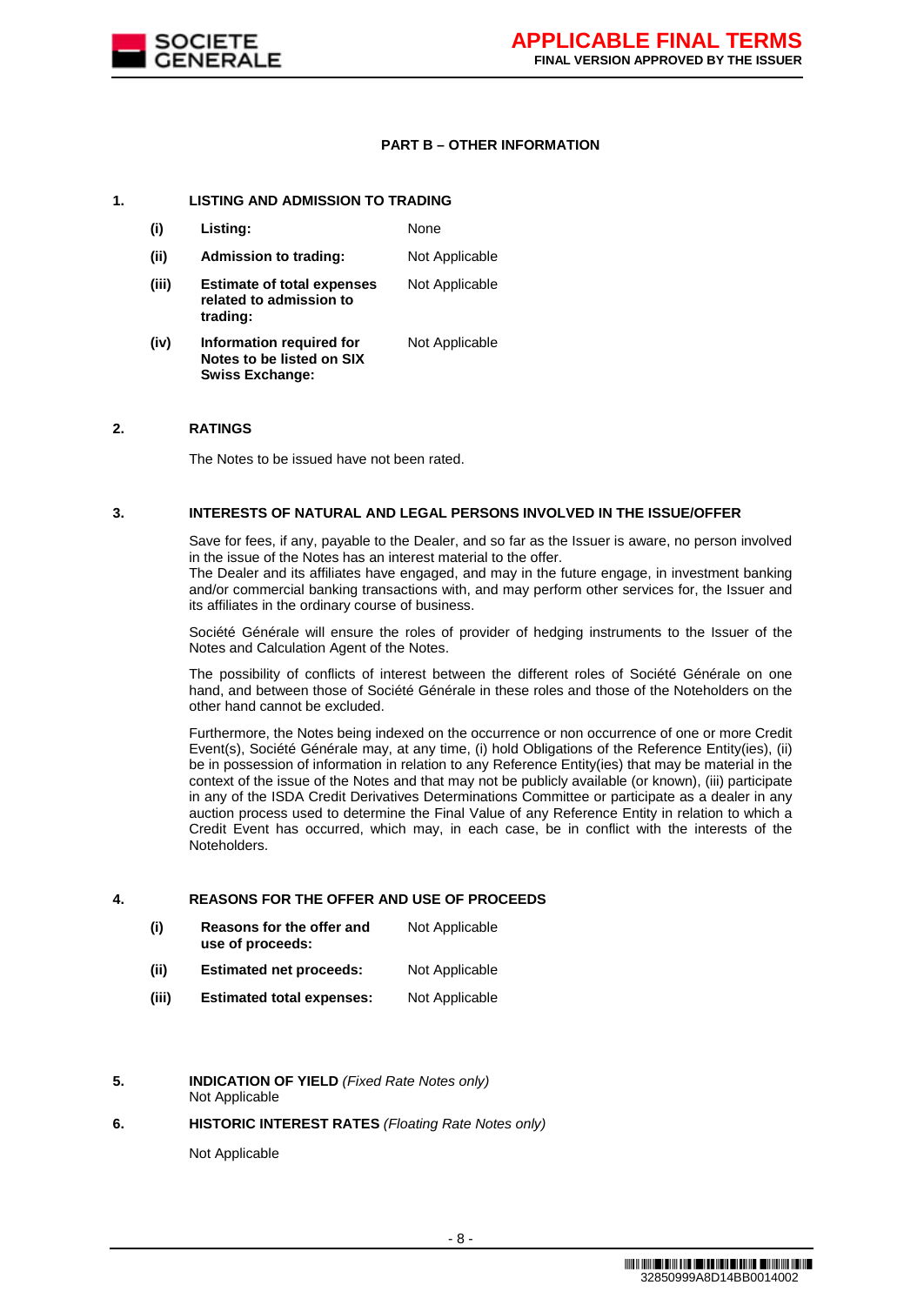

#### **7. PERFORMANCE AND EFFECT ON VALUE OF INVESTMENT**

#### **(i) PERFORMANCE OF FORMULA, EXPLANATION OF EFFECT ON VALUE OF INVESTMENT**  *(Structured Notes only)*

The possibility of an optional redemption by the Issuer, on a predetermined date, is likely to have a negative effect on the market value of the Notes. Prospective investors should consider the reinvestment risk in light of other investments available at the time of the redemption. Furthermore, this optional redemption at the sole discretion of the Issuer could prevent the Noteholders from benefitting from the performance of the underlying instrument(s) over the whole period initially envisaged.

Investment in Notes including fixed Interest rate involves risks linked to the fluctuation of the market rates which could have negative effect on the value of these Notes.

Payments (whether in respect of principal and/or Interest and whether at maturity or otherwise) on the Notes are linked to the occurrence or non occurrence of one or more credit event(s) relating to one or more reference entity(ies). If the calculation agent determines that one or more credit event(s) has(have) occurred, the obligation of the Issuer to pay the principal on the maturity date will be replaced by (i) an obligation to pay other amounts (either fixed or calculated by reference to the value of the deliverable asset(s) of the relevant reference entity, and in each case, which may be lower than the par value of the Notes on the relevant date), and/or (ii) an obligation to deliver the deliverable asset. Furthermore, credit linked Notes paying Interest(s) may cease to produce Interest(s) at the credit event determination date or earlier.

During the lifetime of the Notes, the market value of these Notes may be lower than the invested capital. Furthermore, an insolvency of the Issuer and/or the Guarantor may cause a total loss of the invested capital.

**The attention of the investors is drawn to the fact that they could sustain an entire or a partial loss of their investment.**

#### **(ii) PERFORMANCE OF RATE(S) OF EXCHANGE AND EXPLANATION OF EFFECT ON VALUE OF INVESTMENT** (*Dual Currency Notes only*)

Not Applicable

## **8. OPERATIONAL INFORMATION**

- **(i) Security identification code(s):**
	- **- ISIN code:** XS2043056501
	- **- Common code:** 204305650
- **(ii) Clearing System(s):** Euroclear Bank S.A/N.V. (**Euroclear) /** Clearstream Banking *société anonyme* (**Clearstream, Luxembourg**)
- **(iii) Delivery of the Notes:** Delivery against payment

| (iv) | <b>Calculation Agent:</b> | Société Générale             |  |  |  |
|------|---------------------------|------------------------------|--|--|--|
|      |                           | Tour Société Générale        |  |  |  |
|      |                           | 17 Cours Valmy               |  |  |  |
|      |                           | 92987 Paris La Défense Cedex |  |  |  |
|      |                           | France                       |  |  |  |
|      |                           |                              |  |  |  |

- **(v) Paying Agent(s):** Société Générale Bank&Trust 11, avenue Emile Reuter 2420 Luxembourg Luxembourg
- **(vi) Eurosystem eligibility of the Notes:** No. Whilst the designation is specified as "no" at the date of these Final Terms, should the Eurosystem eligibility criteria be amended in the future such that the Notes are capable of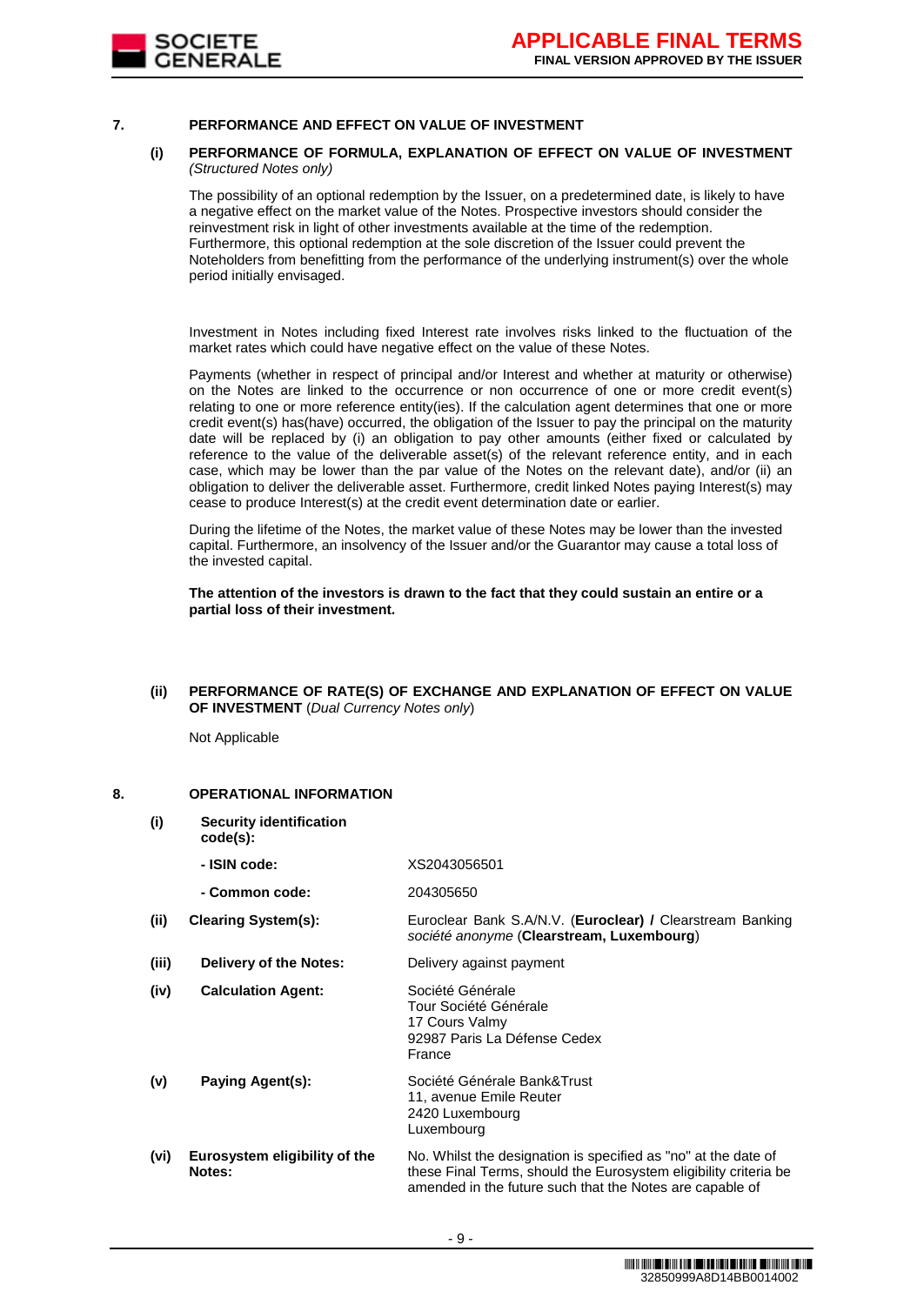

meeting them the Notes may then be deposited with one of the ICSDs as common safekeeper and registered in the name of a nominee of one of the ICSDs acting as common safekeeper.Note that this does not necessarily mean that the Notes will then be recognised as eligible collateral for Eurosystem monetary policy and intraday credit operations by the Eurosystem at any time during their life. Such recognition will depend upon the ECB being satisfied that Eurosystem eligibility criteria have been met.

**(vii) Address and contact details of Société Générale for all administrative communications relating to the Notes:** Société Générale Tour Société Générale 17 Cours Valmy 92987 Paris La Défense Cedex France Name: Sales Support Services - Derivatives Tel: +33 1 57 29 12 12 (Hotline) Email: [clientsupport-deai@sgcib.com](mailto:clientsupport-deai@sgcib.com)

## **9. DISTRIBUTION**

**(i) Method of distribution:** Non-syndicated

- **- Dealer(s):** Société Générale Tour Société Générale 17 Cours Valmy 92987 Paris La Défense Cedex France
- **(ii) Total commission and concession:** There is no commission and/or concession paid by the Issuer to the Dealer or the Managers.
- **(iii) TEFRA rules:** Not Applicable
- **(iv) Non-exempt Offer:** Not Applicable
- **(v) U.S. federal income tax considerations:** The Notes are not Specified Notes for purposes of the Section 871(m) Regulations.
- **(vi) Prohibition of Sales to EEA Retail Investors:**
- Not Applicable

#### **10. PUBLIC OFFERS IN EUROPEAN ECONOMIC AREA**

Not Applicable

# **11. ADDITIONAL INFORMATION**

| - Minimum investment in the<br><b>Notes:</b> | SEK 200 000 (i.e. 20 Notes) |
|----------------------------------------------|-----------------------------|
| - Minimum trading:                           | SEK 100 000 (i.e. 10 Notes) |
|                                              |                             |

# **12. PUBLIC OFFERS IN OR FROM SWITZERLAND**

Not Applicable

# **13. BENCHMARK REGULATION**

Not Applicable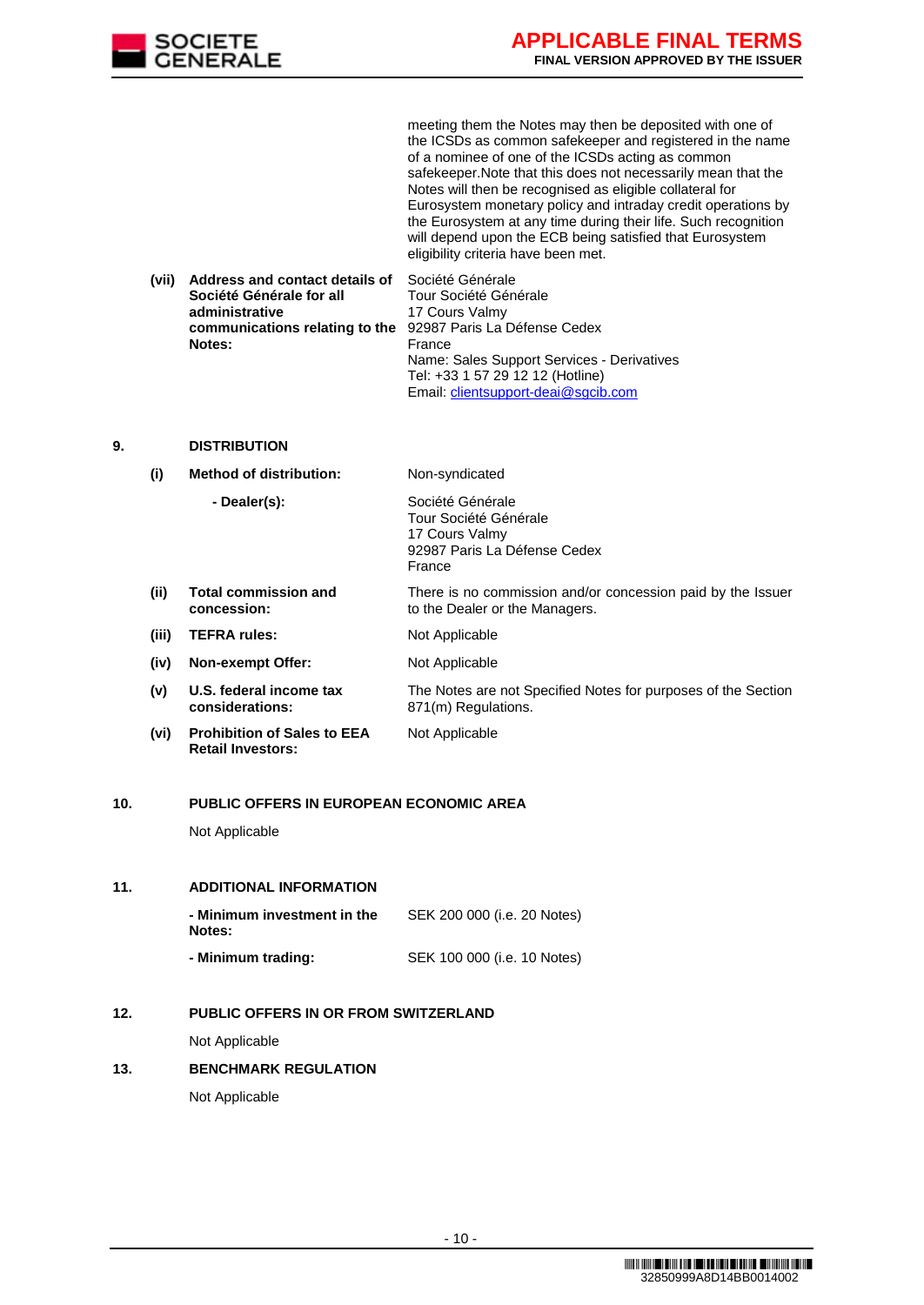

# **ANNEX FOR CREDIT LINKED NOTE**

# **Reference Portfolio:**

| <b>Reference Entities</b>                          | <b>Transaction</b><br><b>Type</b> | <b>Reference</b><br><b>Entity</b><br>Weighting | Reference<br>Obligation                            | Reference<br><b>Price</b> | <b>Seniority</b><br>Level |
|----------------------------------------------------|-----------------------------------|------------------------------------------------|----------------------------------------------------|---------------------------|---------------------------|
| Schaeffler AG                                      | Standard<br>European<br>Corporate | 0.01333                                        | Standard<br>Reference<br>Obligation:<br>Applicable | 100%                      | Senior Level              |
| <b>ADLER Real Estate</b><br>Aktiengesellschaft     | Standard<br>European<br>Corporate | 0.01334                                        | Standard<br>Reference<br>Obligation:<br>Applicable | 100%                      | Senior Level              |
| AIR FRANCE - KLM                                   | Standard<br>European<br>Corporate | 0.01334                                        | Standard<br>Reference<br>Obligation:<br>Applicable | 100%                      | Senior Level              |
| ALGECO GLOBAL FINANCE PLC                          | Standard<br>European<br>Corporate | 0.01334                                        | Standard<br>Reference<br>Obligation:<br>Applicable | 100%                      | Senior Level              |
| Altice Finco S.A.                                  | Standard<br>European<br>Corporate | 0.01334                                        | Standard<br>Reference<br>Obligation:<br>Applicable | 100%                      | Senior Level              |
| <b>ALTICE FRANCE</b>                               | Standard<br>European<br>Corporate | 0.01334                                        | Standard<br>Reference<br>Obligation:<br>Applicable | 100%                      | Senior Level              |
| ARDAGH PACKAGING FINANCE<br>PUBLIC LIMITED COMPANY | Standard<br>European<br>Corporate | 0.01334                                        | Standard<br>Reference<br>Obligation:<br>Applicable | 100%                      | Senior Level              |
| ATLANTIA S.P.A.                                    | Standard<br>European<br>Corporate | 0.01334                                        | Standard<br>Reference<br>Obligation:<br>Applicable | 100%                      | Senior Level              |
| Auchan Holding                                     | Standard<br>European<br>Corporate | 0.01334                                        | Standard<br>Reference<br>Obligation:<br>Applicable | 100%                      | Senior Level              |
| Boparan Finance PLC                                | Standard<br>European<br>Corporate | 0.01334                                        | Standard<br>Reference<br>Obligation:<br>Applicable | 100%                      | Senior Level              |
| <b>CABLE &amp; WIRELESS LIMITED</b>                | Standard<br>European<br>Corporate | 0.01334                                        | Standard<br>Reference<br>Obligation:<br>Applicable | 100%                      | Senior Level              |
| <b>CASINO GUICHARD-</b><br><b>PERRACHON</b>        | Standard<br>European<br>Corporate | 0.01334                                        | Standard<br>Reference<br>Obligation:<br>Applicable | 100%                      | Senior Level              |
| <b>CECONOMY AG</b>                                 | Standard<br>European<br>Corporate | 0.01334                                        | Standard<br>Reference<br>Obligation:<br>Applicable | 100%                      | Senior Level              |
| Cellnex Telecom, S.A.                              | Standard<br>European<br>Corporate | 0.01334                                        | Standard<br>Reference<br>Obligation:<br>Applicable | 100%                      | Senior Level              |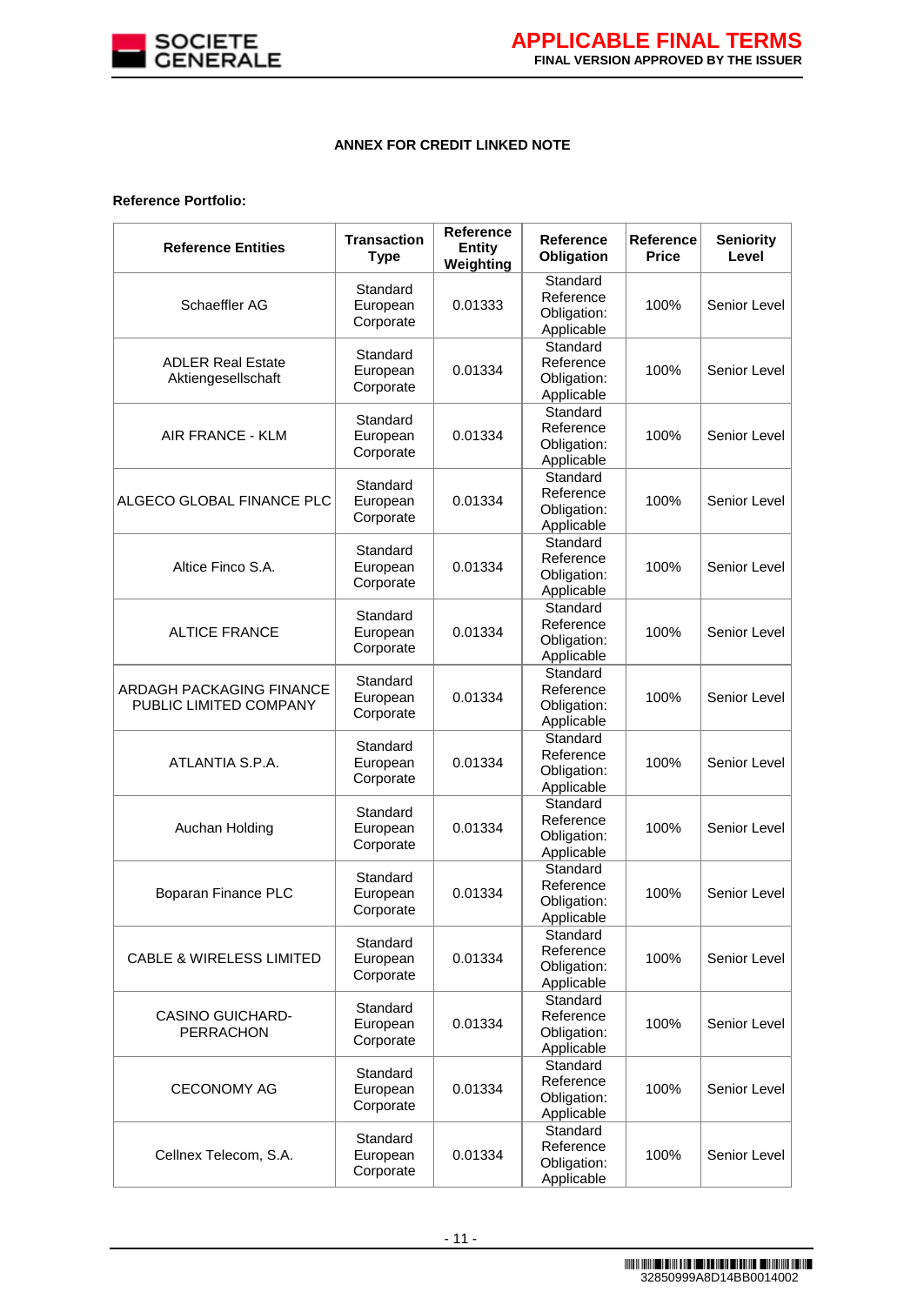

| <b>Clariant AG</b>                                                                     | Standard<br>European<br>Corporate | 0.01334 | Standard<br>Reference<br>Obligation:<br>Applicable | 100% | Senior Level |
|----------------------------------------------------------------------------------------|-----------------------------------|---------|----------------------------------------------------|------|--------------|
| <b>CMA CGM</b>                                                                         | Standard<br>European<br>Corporate | 0.01334 | Standard<br>Reference<br>Obligation:<br>Applicable | 100% | Senior Level |
| Constellium SE                                                                         | Standard<br>European<br>Corporate | 0.01334 | Standard<br>Reference<br>Obligation:<br>Applicable | 100% | Senior Level |
| <b>CROWN EUROPEAN HOLDINGS</b>                                                         | Standard<br>European<br>Corporate | 0.01334 | Standard<br>Reference<br>Obligation:<br>Applicable | 100% | Senior Level |
| Elis                                                                                   | Standard<br>European<br>Corporate | 0.01334 | Standard<br>Reference<br>Obligation:<br>Applicable | 100% | Senior Level |
| <b>Europcar Mobility Group</b>                                                         | Standard<br>European<br>Corporate | 0.01334 | Standard<br>Reference<br>Obligation:<br>Applicable | 100% | Senior Level |
| <b>FAURECIA</b>                                                                        | Standard<br>European<br>Corporate | 0.01334 | Standard<br>Reference<br>Obligation:<br>Applicable | 100% | Senior Level |
| FCC AQUALIA, S.A.                                                                      | Standard<br>European<br>Corporate | 0.01334 | Standard<br>Reference<br>Obligation:<br>Applicable | 100% | Senior Level |
| Fiat Chrysler Automobiles N.V.                                                         | Standard<br>European<br>Corporate | 0.01334 | Standard<br>Reference<br>Obligation:<br>Applicable | 100% | Senior Level |
| GARFUNKELUX HOLDCO 2 S.A.                                                              | Standard<br>European<br>Corporate | 0.01334 | Standard<br>Reference<br>Obligation:<br>Applicable | 100% | Senior Level |
| GKN HOLDINGS LIMITED                                                                   | Standard<br>European<br>Corporate | 0.01334 | Standard<br>Reference<br>Obligation:<br>Applicable | 100% | Senior Level |
| GRIFOLS, S.A.                                                                          | Standard<br>European<br>Corporate | 0.01334 | Standard<br>Reference<br>Obligation:<br>Applicable | 100% | Senior Level |
| Hapag-Lloyd Aktiengesellschaft                                                         | Standard<br>European<br>Corporate | 0.01333 | Standard<br>Reference<br>Obligation:<br>Applicable | 100% | Senior Level |
| <b>HELLENIC</b><br><b>TELECOMMUNICATIONS</b><br>ORGANISATION SOCIETE<br><b>ANONYME</b> | Standard<br>European<br>Corporate | 0.01333 | Standard<br>Reference<br>Obligation:<br>Applicable | 100% | Senior Level |
| HEMA BondCo I B.V.                                                                     | Standard<br>European<br>Corporate | 0.01333 | Standard<br>Reference<br>Obligation:<br>Applicable | 100% | Senior Level |
| Iceland Bondco PLC                                                                     | Standard<br>European<br>Corporate | 0.01333 | Standard<br>Reference<br>Obligation:<br>Applicable | 100% | Senior Level |
| <b>INEOS Group Holdings S.A.</b>                                                       | Standard<br>European              | 0.01333 | Standard<br>Reference                              | 100% | Senior Level |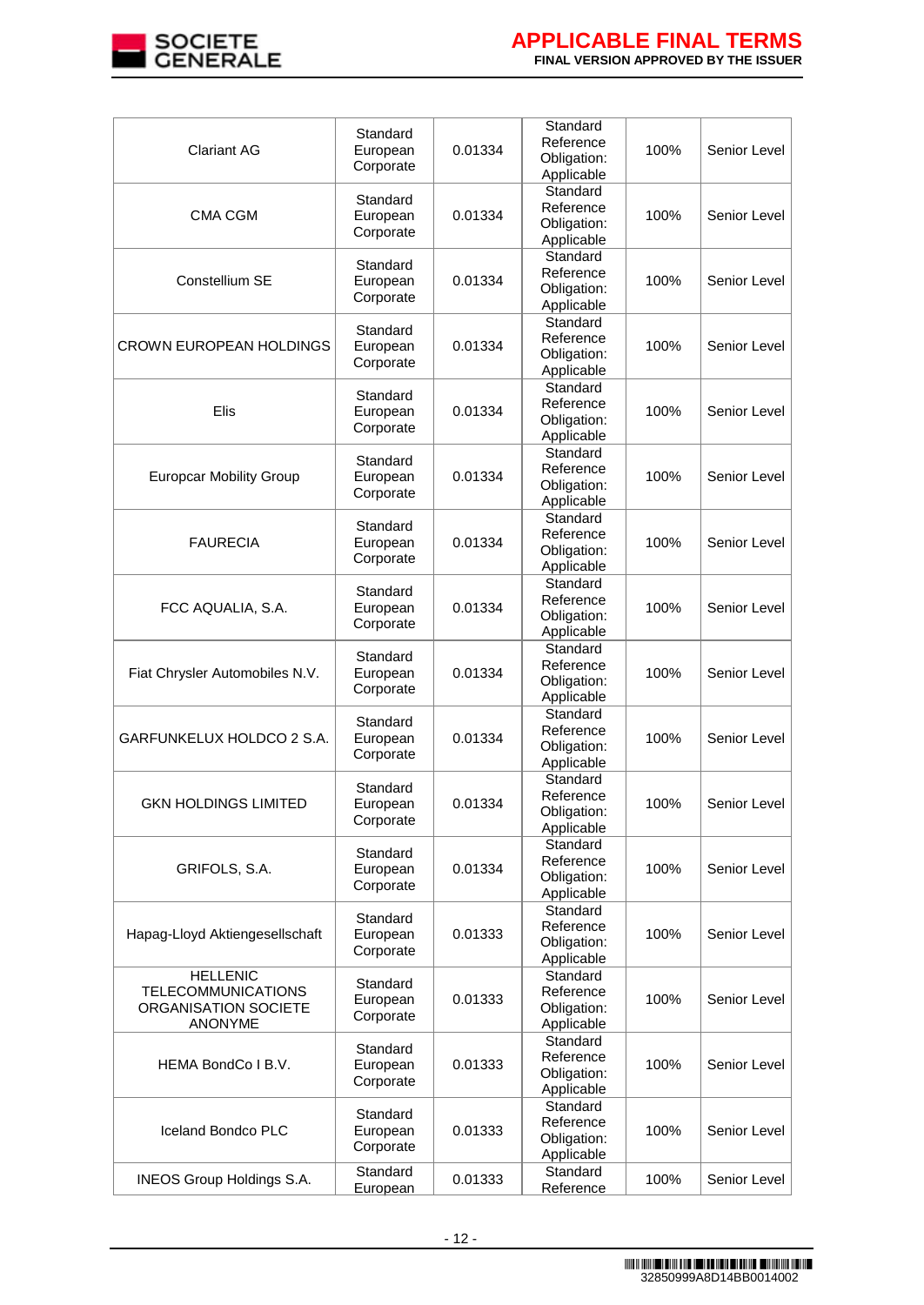

|                                                   | Corporate                         |         | Obligation:                                        |      |                       |
|---------------------------------------------------|-----------------------------------|---------|----------------------------------------------------|------|-----------------------|
|                                                   |                                   |         | Applicable                                         |      |                       |
| International Game Technology<br><b>PLC</b>       | Standard<br>European<br>Corporate | 0.01333 | Standard<br>Reference<br>Obligation:<br>Applicable | 100% | Senior Level          |
| Intrum AB                                         | Standard<br>European<br>Corporate | 0.01333 | Standard<br>Reference<br>Obligation:<br>Applicable | 100% | Senior Level          |
| J SAINSBURY plc                                   | Standard<br>European<br>Corporate | 0.01333 | Standard<br>Reference<br>Obligation:<br>Applicable | 100% | Senior Level          |
| <b>JAGUAR LAND ROVER</b><br><b>AUTOMOTIVE PLC</b> | Standard<br>European<br>Corporate | 0.01333 | Standard<br>Reference<br>Obligation:<br>Applicable | 100% | Senior Level          |
| K+S Aktiengesellschaft                            | Standard<br>European<br>Corporate | 0.01333 | Standard<br>Reference<br>Obligation:<br>Applicable | 100% | Senior Level          |
| LADBROKES CORAL GROUP<br><b>LIMITED</b>           | Standard<br>European<br>Corporate | 0.01333 | Standard<br>Reference<br>Obligation:<br>Applicable | 100% | Senior Level          |
| LEONARDO SOCIETA' PER<br>AZIONI                   | Standard<br>European<br>Corporate | 0.01333 | Standard<br>Reference<br>Obligation:<br>Applicable | 100% | Senior Level          |
| Louis Dreyfus Company B.V.                        | Standard<br>European<br>Corporate | 0.01333 | Standard<br>Reference<br>Obligation:<br>Applicable | 100% | Senior Level          |
| LOXAM                                             | Standard<br>European<br>Corporate | 0.01333 | Standard<br>Reference<br>Obligation:<br>Applicable | 100% | Subordinated<br>Level |
| MARKS AND SPENCER p.l.c.                          | Standard<br>European<br>Corporate | 0.01333 | Standard<br>Reference<br>Obligation:<br>Applicable | 100% | Senior Level          |
| <b>MATALAN FINANCE PLC</b>                        | Standard<br>European<br>Corporate | 0.01333 | Standard<br>Reference<br>Obligation:<br>Applicable | 100% | Senior Level          |
| Matterhorn Telecom Holding S.A.                   | Standard<br>European<br>Corporate | 0.01333 | Standard<br>Reference<br>Obligation:<br>Applicable | 100% | Senior Level          |
| Monitchem Holdco 3 S.A.                           | Standard<br>European<br>Corporate | 0.01333 | Standard<br>Reference<br>Obligation:<br>Applicable | 100% | Senior Level          |
| Nokia Oyj                                         | Standard<br>European<br>Corporate | 0.01333 | Standard<br>Reference<br>Obligation:<br>Applicable | 100% | Senior Level          |
| <b>NOVAFIVES</b>                                  | Standard<br>European<br>Corporate | 0.01333 | Standard<br>Reference<br>Obligation:<br>Applicable | 100% | Senior Level          |
| OI European Group B.V.                            | Standard<br>European<br>Corporate | 0.01333 | Standard<br>Reference<br>Obligation:<br>Applicable | 100% | Senior Level          |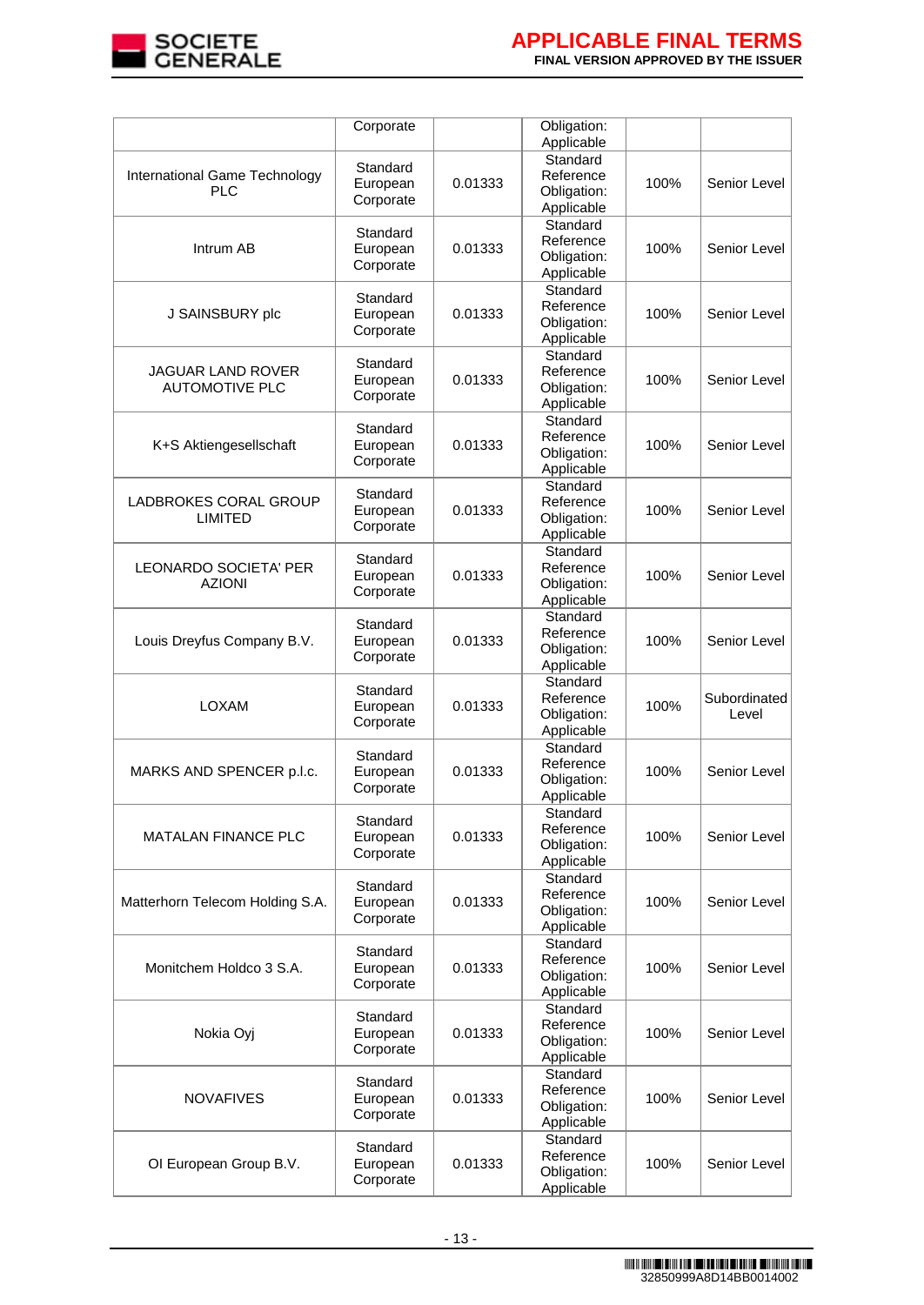

| Orano                                           | Standard<br>European<br>Corporate | 0.01333 | Standard<br>Reference<br>Obligation:<br>Applicable | 100% | Senior Level |
|-------------------------------------------------|-----------------------------------|---------|----------------------------------------------------|------|--------------|
| Picard Bondco S.A.                              | Standard<br>European<br>Corporate | 0.01333 | Standard<br>Reference<br>Obligation:<br>Applicable | 100% | Senior Level |
| Premier Foods Finance PLC                       | Standard<br>European<br>Corporate | 0.01333 | Standard<br>Reference<br>Obligation:<br>Applicable | 100% | Senior Level |
| <b>REXEL</b>                                    | Standard<br>European<br>Corporate | 0.01333 | Standard<br>Reference<br>Obligation:<br>Applicable | 100% | Senior Level |
| Saipem Finance International B.V.               | Standard<br>European<br>Corporate | 0.01333 | Standard<br>Reference<br>Obligation:<br>Applicable | 100% | Senior Level |
| Selecta Group B.V.                              | Standard<br>European<br>Corporate | 0.01333 | Standard<br>Reference<br>Obligation:<br>Applicable | 100% | Senior Level |
| SMURFIT KAPPA ACQUISITIONS<br>UNLIMITED COMPANY | Standard<br>European<br>Corporate | 0.01333 | Standard<br>Reference<br>Obligation:<br>Applicable | 100% | Senior Level |
| Stena Aktiebolag                                | Standard<br>European<br>Corporate | 0.01333 | Standard<br>Reference<br>Obligation:<br>Applicable | 100% | Senior Level |
| Stonegate Pub Company Financing<br>PLC          | Standard<br>European<br>Corporate | 0.01333 | Standard<br>Reference<br>Obligation:<br>Applicable | 100% | Senior Level |
| Suedzucker AG                                   | Standard<br>European<br>Corporate | 0.01333 | Standard<br>Reference<br>Obligation:<br>Applicable | 100% | Senior Level |
| <b>Sunrise Communications Holdings</b><br>S.A.  | Standard<br>European<br>Corporate | 0.01333 | Standard<br>Reference<br>Obligation:<br>Applicable | 100% | Senior Level |
| Syngenta AG                                     | Standard<br>European<br>Corporate | 0.01333 | Standard<br>Reference<br>Obligation:<br>Applicable | 100% | Senior Level |
| SYNLAB UNSECURED BONDCO<br><b>PLC</b>           | Standard<br>European<br>Corporate | 0.01333 | Standard<br>Reference<br>Obligation:<br>Applicable | 100% | Senior Level |
| TDC A/S                                         | Standard<br>European<br>Corporate | 0.01333 | Standard<br>Reference<br>Obligation:<br>Applicable | 100% | Senior Level |
| <b>TELECOM ITALIA SPA</b>                       | Standard<br>European<br>Corporate | 0.01333 | Standard<br>Reference<br>Obligation:<br>Applicable | 100% | Senior Level |
| Telefonaktiebolaget L M Ericsson                | Standard<br>European<br>Corporate | 0.01333 | Standard<br>Reference<br>Obligation:<br>Applicable | 100% | Senior Level |
| Teollisuuden Voima Oyj                          | Standard<br>European              | 0.01333 | Standard<br>Reference                              | 100% | Senior Level |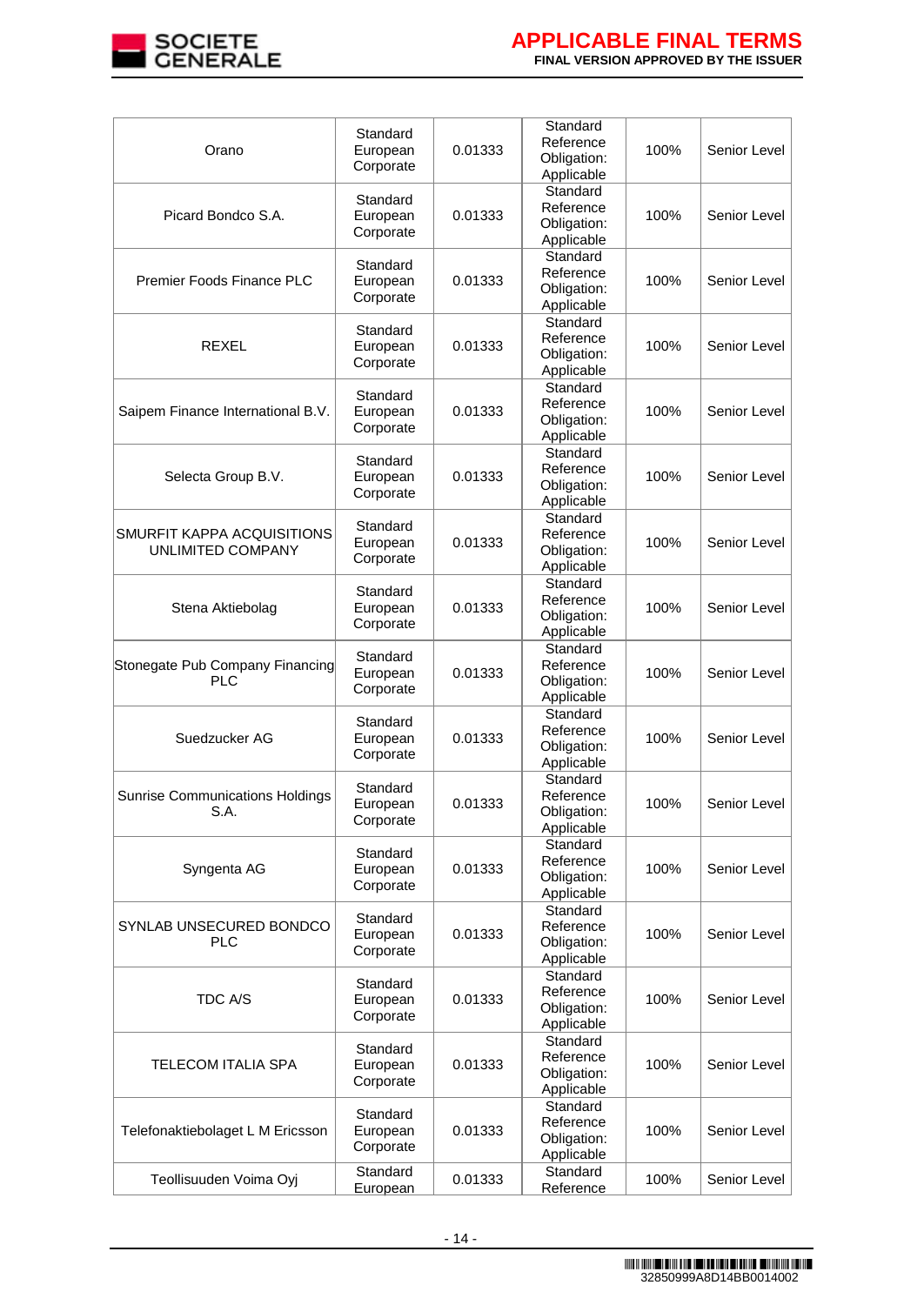

|                                 | Corporate                         |         | Obligation:<br>Applicable                          |      |              |
|---------------------------------|-----------------------------------|---------|----------------------------------------------------|------|--------------|
| TESCO PLC                       | Standard<br>European<br>Corporate | 0.01333 | Standard<br>Reference<br>Obligation:<br>Applicable | 100% | Senior Level |
| ThyssenKrupp AG                 | Standard<br>European<br>Corporate | 0.01333 | Standard<br>Reference<br>Obligation:<br>Applicable | 100% | Senior Level |
| TUI AG                          | Standard<br>European<br>Corporate | 0.01333 | Standard<br>Reference<br>Obligation:<br>Applicable | 100% | Senior Level |
| Unilabs SubHolding AB (publ)    | Standard<br>European<br>Corporate | 0.01333 | Standard<br>Reference<br>Obligation:<br>Applicable | 100% | Senior Level |
| United Group B.V.               | Standard<br>European<br>Corporate | 0.01333 | Standard<br>Reference<br>Obligation:<br>Applicable | 100% | Senior Level |
| Unitymedia GmbH                 | Standard<br>European<br>Corporate | 0.01333 | Standard<br>Reference<br>Obligation:<br>Applicable | 100% | Senior Level |
| UPC Holding B.V.                | Standard<br>European<br>Corporate | 0.01333 | Standard<br>Reference<br>Obligation:<br>Applicable | 100% | Senior Level |
| Verisure Midholding AB          | Standard<br>European<br>Corporate | 0.01333 | Standard<br>Reference<br>Obligation:<br>Applicable | 100% | Senior Level |
| <b>VIRGIN MEDIA FINANCE PLC</b> | Standard<br>European<br>Corporate | 0.01333 | Standard<br>Reference<br>Obligation:<br>Applicable | 100% | Senior Level |
| Volvo Car AB                    | Standard<br>European<br>Corporate | 0.01333 | Standard<br>Reference<br>Obligation:<br>Applicable | 100% | Senior Level |
| Ziggo Bond Company B.V.         | Standard<br>European<br>Corporate | 0.01333 | Standard<br>Reference<br>Obligation:<br>Applicable | 100% | Senior Level |

Terms applicable to a Reference Entity are the ones specified in the tables below for the Transaction Type of such Reference Entity as determined in the table above.

In the tables hereunder, "**X**" shall mean "Applicable" conversely, when left in blank, means "Not Applicable".

| <b>Credit Events and related</b><br>options | <b>Standard European Corporate</b> |
|---------------------------------------------|------------------------------------|
| Bankruptcy                                  |                                    |
| Failure to Pay                              |                                    |
| <b>Grace Period Extension</b>               |                                    |
| Notice of Publicly Available<br>Information |                                    |